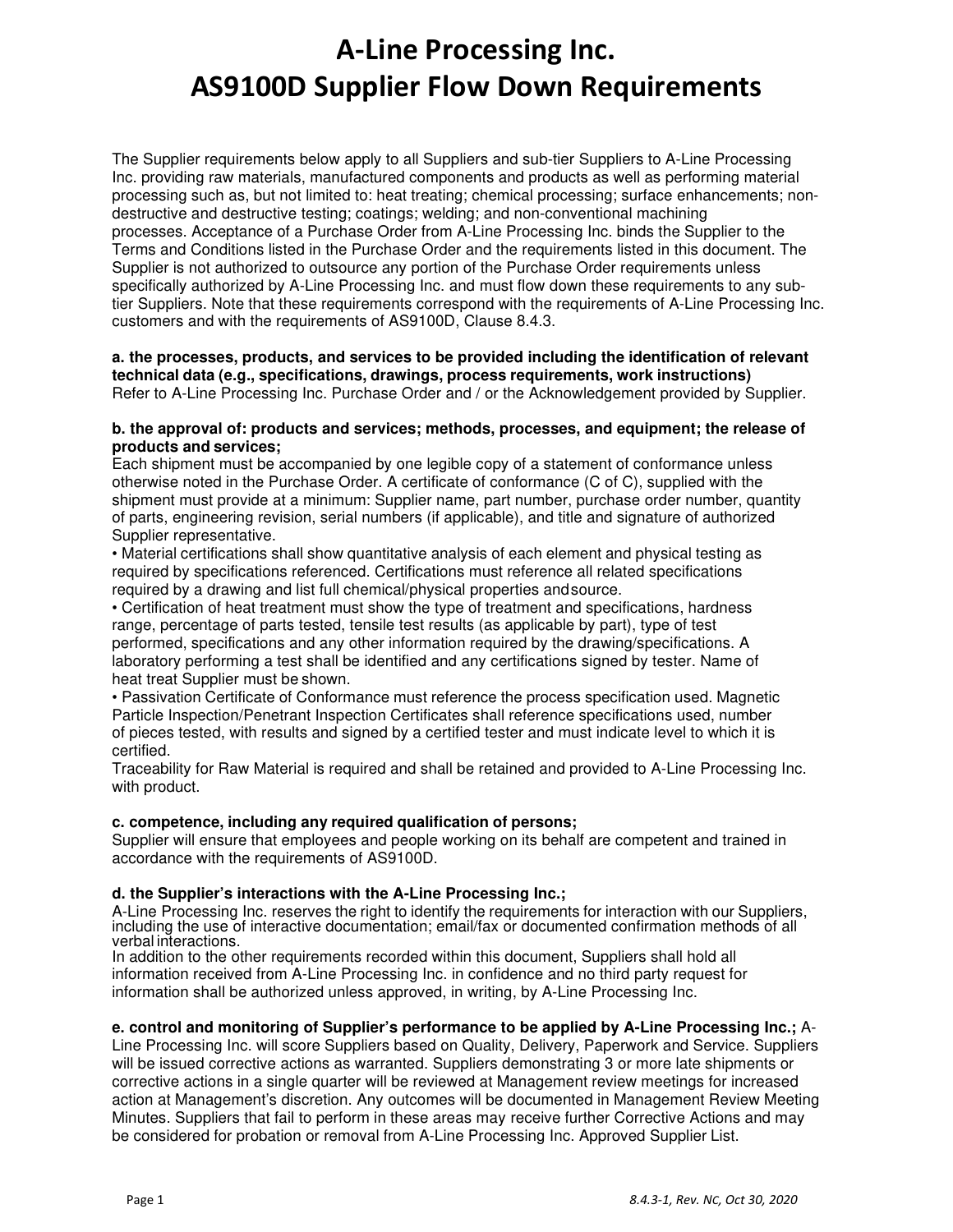## **f. verification or validation activities that A-Line Processing Inc., or its customer, intends to perform at Supplier's premises;**

A-Line Processing Inc. and its customers reserve the right to perform verification and/or validation activities at the Supplier's premises.

## **g. design and development control;**

Design and development control does not apply to A-Line Processing Inc. Suppliers.

### **h. special requirements, critical items, or key characteristics;**

- As per the requirements of AS9100D Supplier is responsible for the validation, and periodic revalidation, of the ability to achieve planned results of the processes for production and service provision, where the resulting output cannot be verified by subsequent monitoring or measurement.

- Nadcap stands for National Aerospace and Defense Contractors Accreditation Program. Nadcap's membership consists of "Prime Contractors" who coordinate with aerospace accredited suppliers to develop industry-wide audit criteria for special processes and products. The Nadcap Program is administered by the Performance Review Institute (PRI). Information on Nadcap requirements is found at https://www.eauditnet.com/eauditnet/ean/user/login.htm

Suppliers supplying product with special processes listed with processing specifications listed on the blueprint and covered under Nadcap requirements are required to be Nadcap certified or use a Nadcap approved supplier.

If indicated in the Purchase Order that a NADCAP approved Supplier is required, the Supplier must not perform any work or process any part if they are not NADCAP approved. Should a Supplier have a change to their NADCAP certification or accreditation, the Supplier MUST notify A-Line Processing Inc. per the terms of the NADCAP requirements.

### **i. test, inspection, and verification (including production process verification);**

For calibration Purchase Orders, all gauges and instruments must be calibrated using standards whose accuracies are traceable to the National Institute of Standards and Technology, the General Conference of Weights and Measures, or fundamental or natural physical constants. All provided calibration certifications must specifically state this traceability.

Supplier will maintain a quality/inspection system that will ensure all goods and services conform to contract requirements whether manufactured or processed by Supplier or procured from Sub-Tier Suppliers and that fully complies with the requirements of AS9100D.

#### **j. the use of statistical techniques for product acceptance and related instructions for acceptance by A-Line Processing Inc.;**

The Supplier will use a 100% inspection, unless otherwise specified or agreed upon in writing by A-Line Processing Inc.

#### **k. the need to:**

#### **− implement a quality management system**

Supplier shall maintain a quality system in compliance to recognized Quality Management Systems and/or approved by A-Line Processing Inc.

#### **− use customer-designated or approved external providers, including process sources (e.g., special processes);**

Suppliers shall use customer-specified sources.

### **− notify A-Line Processing Inc. of nonconforming processes, products, or services and obtain approval for their disposition;**

A-Line Processing Inc. will not accept Supplier product that does not meet engineering drawing and/or Purchase Order requirements. Supplier product discovered after shipment by the Supplier to be nonconforming to any engineering drawing and/or Purchase Order requirement shall be immediately disclosed to A-Line Processing Inc. upon discovery, including but not limited to quantity shipped, date shipped, and the extent of the non-conformance. Suppliers that receive notification of Nonconforming product shall take appropriate action to contain the nonconforming condition and prevent it from occurring again.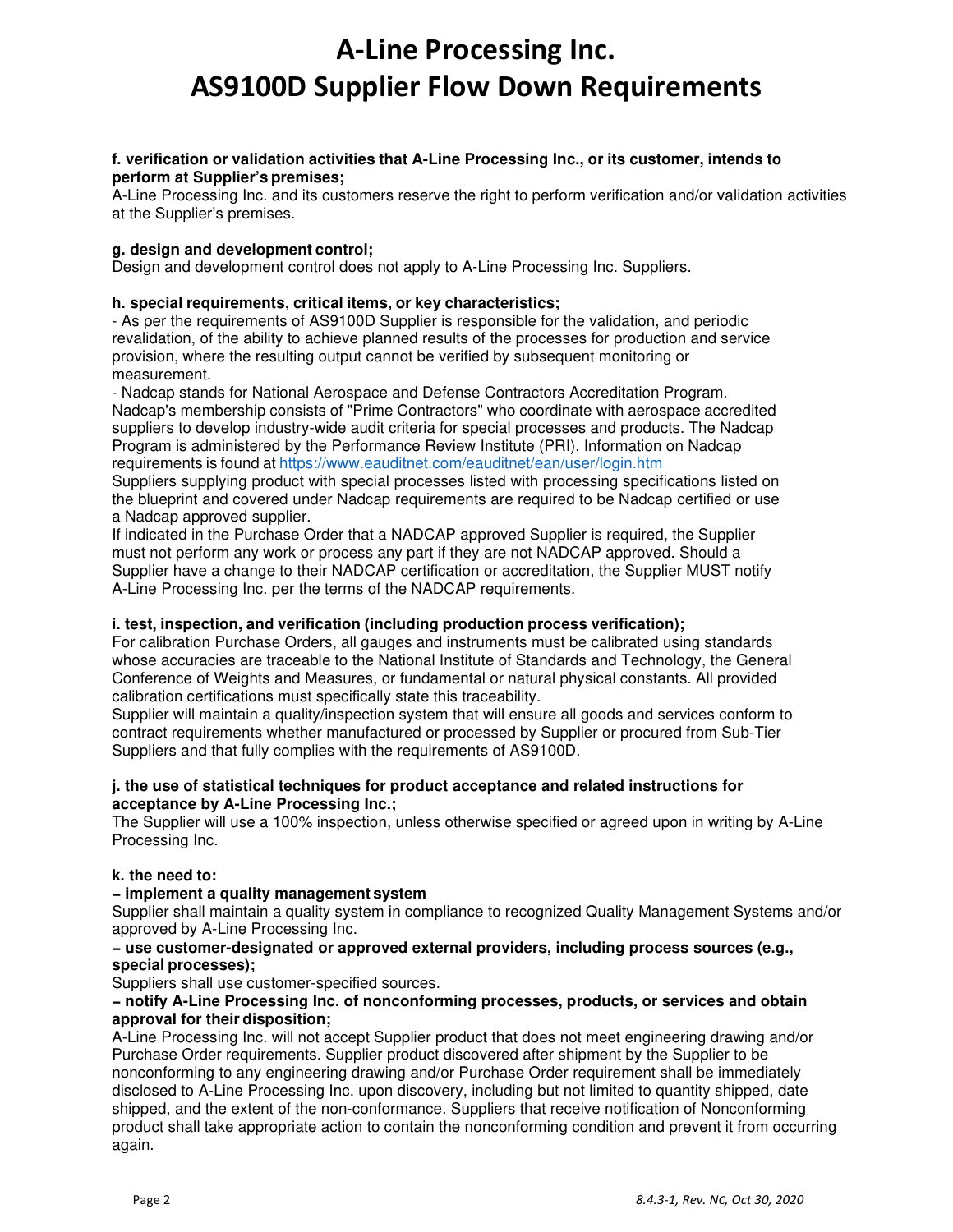The Supplier will be notified if formal Corrective Action is required to be submitted to A-Line Processing Inc. The response shall be submitted within 1 week of issue or a time frame agreed upon between A-Line Processing Inc. and the Supplier. Errors with paperwork shall be resolved within 24 hours.

# **− prevent the use of counterfeit parts (see 8.1.4);**

To prevent the purchase of counterfeit or suspect / unapproved products and to ensure product identification and traceability (and for other reasons), Supplier will institute controls that include the requirement of Material Certificates, Certificates of Conformity, and/or other supporting documentation as is appropriate.

Material and part substitutions are not allowed.

#### **− notify A-Line Processing Inc. of changes to processes, products, or services, including changes of their external providers or location of manufacture, and obtain A-Line Processing Inc. approval;**

Supplier will notify A-Line Processing Inc. of any change in ownership, management, or location and are subject to re-survey and approval.

Supplier will notify A-Line Processing Inc. of any product or process changes or changes in approval status that affect A-Line Processing Inc. product and are subject to re-survey and approval.

**− flow down to external providers applicable requirements including customer requirements;**  Suppliers shall flow-down to Sub-Tier Suppliers the applicable requirements as required by the purchase order either specifically or by reference.

## **− provide test specimens for design approval, inspection/verification, investigation, or auditing;**

When requested by A-Line Processing Inc. or its customers, Supplier will provide test specimens for inspection/verification, investigation and/or auditing purposes.

**− retain documented information, including retention periods and disposition requirements;**  Unless otherwise specified on the Purchase Order, the latest specification revision in effect at the time the lot of raw material/parts was originally manufactured or processed shall apply. In the event a document has been superseded, the latest revision of the superseding document shall apply. All certifications, test reports, and inspection reports, as well as receiving inspection, in-process inspection, final inspection, and calibration records shall be retained for a minimum of ten years, unless otherwise specified by A-Line Processing Inc. These records will be made available to A-Line Processing Inc., A-Line Processing Inc. customers, or regulatory agency upon request.

# **− prevent Foreign Object Debris**

Supplier is required to establish and maintain a Foreign Object Debris (FOD) prevention program that employs appropriate housekeeping practices to assure timely detection and removal of residue/debris generated, during operations and normal daily tasks.

# **l. the right of access by A-Line Processing Inc., A-Line Processing Inc. customer, and regulatory**

## **authorities to the applicable areas of facilities and to applicable documented information, at any level of the supply chain;**

A-Line Processing Inc. and A-Line Processing Inc.' customers reserve the right to perform an on- site inspection of the Supplier's facility or visit the facility. A-Line Processing Inc. will give reasonable notification to the Supplier prior to the on-site inspection. The on-site inspection may include surveillance of the Supplier's facilities, procedures, production methods, processes, and the Supplier's Quality System. The Supplier shall furnish, at no cost, the necessary data as required by applicable drawings, Purchase Order, specifications, and inspection instructions to facilitate the on-site inspection.

## **m. ensuring that persons are aware of: their contribution to product or service conformity; their contribution to product safety; the importance of ethical behaviour.**

Supplier must be committed to the highest standards of ethics and business conduct. Supplier must comply with the law, honour commitments, act in good faith, and be accountable. Supplier must strive to maintain full compliance with all laws and regulations applicable to the operation of the business and customer relationships. Supplier must not offer, promise, authorize, or provide, directly or indirectly, anything of value (including business gifts or courtesies) with the intent or effect of inducing anyone to engage in unfair business practices.